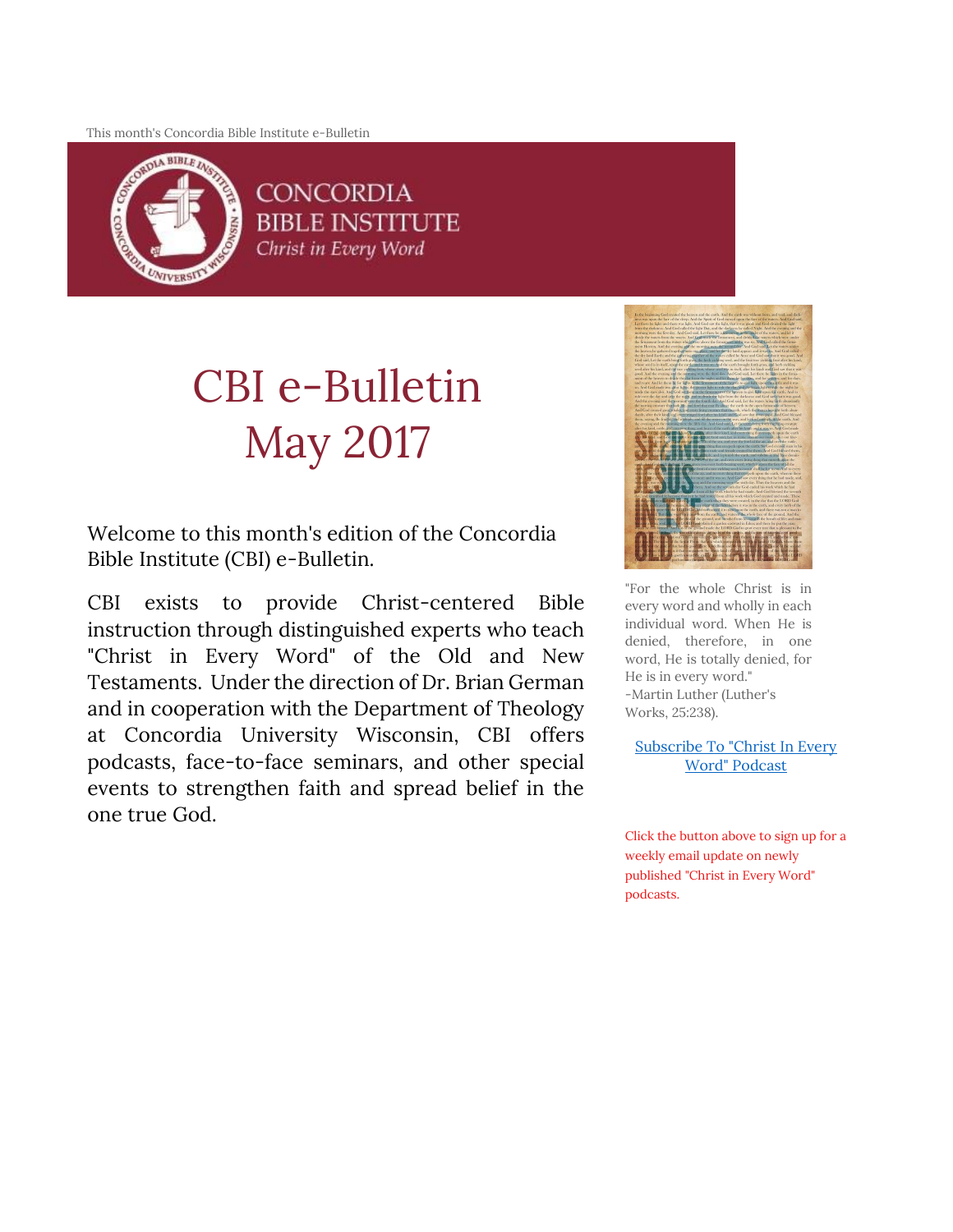# **Society of Creation 2017 Conference**

### **The Age of the Earth 2017 Creation Conference July 7-8, 2017**

The fifth annual Creation Conference will be held July 7-8, 2017. Come enjoy a series of presentations on the Doctrine of Creation and the Age of the Earth, including strong evidence that the earth and universe are thousands of years old, but not billions as the evolution model supposes.

The keynote speakers, Dr. Don DeYoung and Dr. Russ Humphreys, are both well-known scientists who have thoroughly investigated the creation model and found it to be a true explanation for origins. Society of Creation co-founders Dr. Joel Heck and Dr. Gary Locklair will also present.

For more information, please click [here.](http://www.societyofcreation.org/conferences.php)

**For registration, contact:** Prof. Josh Locklair [joshua.locklair@cuw.edu](mailto:joshua.locklair@cuw.edu?subject=Society%20of%20Creation%20Conference) 262-243-2141

## Read the Bible in a Year

Looking to add to your devotions this year? Or simply want to accomplish the goal of reading the Bible in a year? Follow along with the calendar below! A new calendar will be sent in each newsletter.

| <b>KIDRIDAD</b><br><b>Sunday</b> | <b>DEDEDEDED</b><br><b>Monday</b>     | 19402402402<br><b>Tuesday</b>  | <b>PACPACPACPACP</b><br>Wednesday    | <b>Thursday</b>             | <b>Friday</b>               | <b>Saturday</b>                        |
|----------------------------------|---------------------------------------|--------------------------------|--------------------------------------|-----------------------------|-----------------------------|----------------------------------------|
|                                  | $\mathbf{1}$                          | $\overline{2}$                 | 3                                    | 4                           | $\overline{5}$              | 6                                      |
|                                  | 1 Samuel 2:1-10<br>Titus,<br>Philemon | Psalm 121<br>Hebrews 1-4       | Psalm 122<br>Hebrews 5-7             | Psalm 123<br>Hebrews 8-10   | Psalm 124<br>Hebrews 11-13  | Psalm 125<br>James 1-3                 |
|                                  | 8                                     | 9                              | 10                                   | 11                          | 12                          | 13                                     |
| Psalm 126<br>James 4-5           | Psalm 127<br>1 Peter 1-2              | Psalm 128<br>1 Peter 3-5       | Psalm 129<br>2 Peter                 | Psalm 130<br>$1$ John $1-3$ | Psalm 131<br>$1$ John $4-5$ | Psalm 132<br>2 John, 3 John, S<br>Jude |
| 14                               | 15                                    | 16                             | 17                                   | 18                          | 19                          | 20                                     |
| Psalm 133<br>John 1-2            | Psalm 134<br>John $3-4$               | Psalm 135<br>John $5-6$        | Psalm 136<br>John 7-8                | Psalm 137<br>John 9-10      | Psalm 138<br>John 11-12     | Psalm 139<br>John 13-14                |
| $\mathbf{\odot}21$               | 22                                    | 23                             | 24                                   | 25                          | 26                          | 27                                     |
| Psalm 140<br>John 15-16          | Psalm 141<br>John 17-18               | Psalm 142<br>John 19           | Psalm 143<br>John 20-21              | Psalm 144<br>Acts $1-2$     | Psalm 145<br>Acts $3-4$     | Psalm 146<br>Acts $5-6$                |
| 328                              | 29                                    | 30                             | 31                                   |                             |                             |                                        |
| Psalm 147<br>Acts $7-8$          | Psalm 148<br><b>Acts 9-10</b>         | Psalm 149<br><b>Acts 11-12</b> | 1 Samuel 2:1-10<br><b>Acts 13-14</b> |                             |                             |                                        |
|                                  |                                       |                                |                                      |                             |                             |                                        |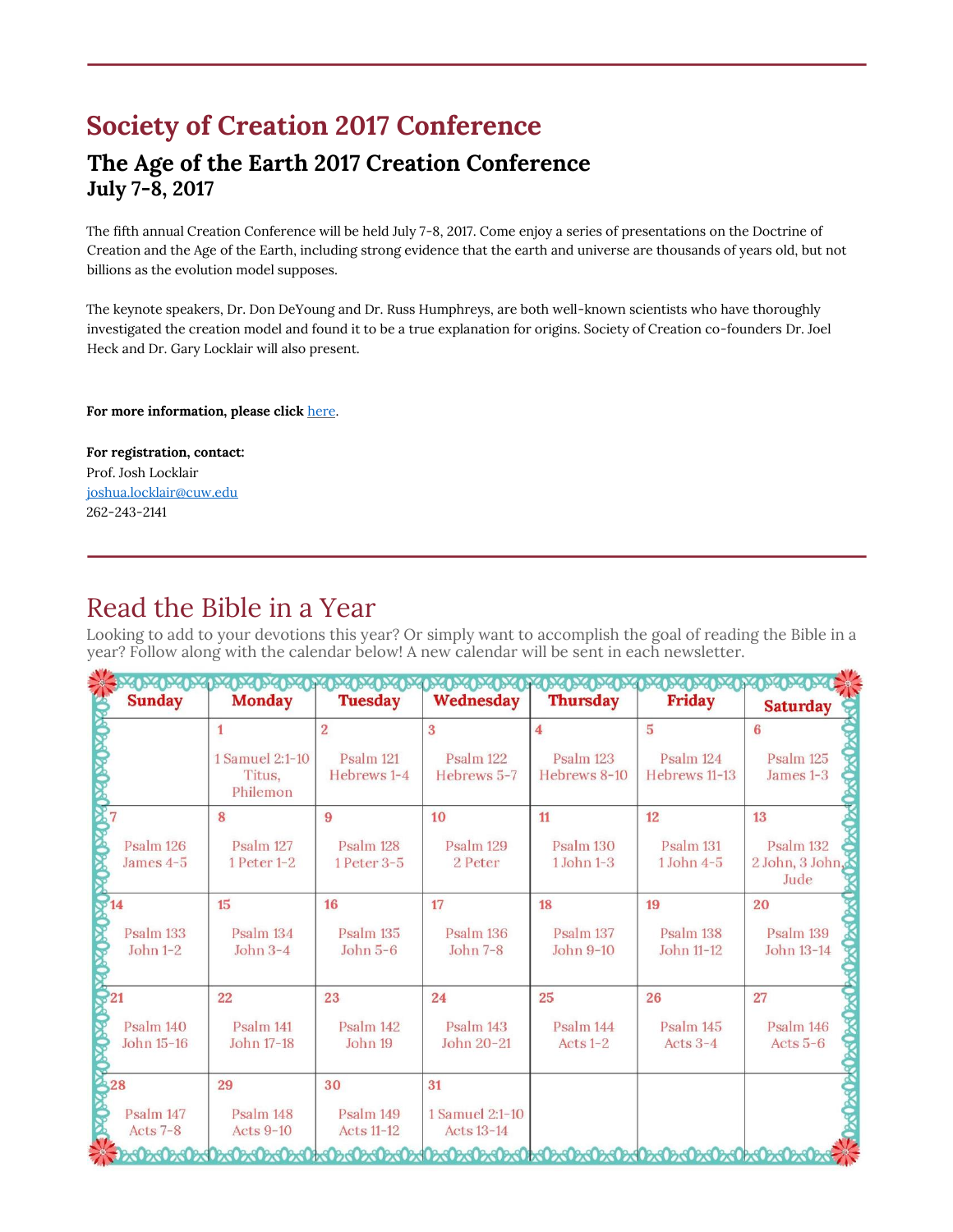### Website

Visit our website at **concordiabible.org** to learn more about CBI.

## Podcasts

CBI offers thirty to forty-minute long podcasts on biblical passages and religious issues that you can listen to any time through the [CBI website.](http://www.concordiabible.org/category/podcasts/) 

#### Ask Dr. Saleska

To ask Dr. Saleska a question, please visit the ["Ask Dr. Saleska"](http://www.concordiabible.org/ask-dr-saleska/) page on CBI's website and he will get back to you.

#### Question:

I have been attending an Inter-faith Bible class with a friend who invited me. I have enjoyed most of the studies, but one thing that I did not agree with was in our study of Matthew 26:26-28, which is about communion. The instructor said that the bread and wine were just symbols of Christ's body and blood. Most of the people agreed with him. I wasn't sure exactly how to explain what we believe. I tried, but some of the people sort of laughed at what I was saying. Can you help me explain our teaching?

#### Answer:

Following are a few thoughts which might prove useful in answering questions which inevitably arise in connection with the Lord's Supper.

First of all, what Scripture says is, of course, of paramount importance. Here are Christ's words in the Matthew 26:26-28 account which you mention in your question: "And as they were eating, Jesus took bread and broke it, and gave it to the disciples, and said, 'Take, eat; this IS my body.' And he took the cup, and gave thanks, and gave it to them, saying, 'Drink ye all of it; for this IS my blood of the new testament, which is shed for many for the remission of sins.'"

You will notice that I have capitalized the little word "is." The meaning of that little word is central in understanding what is present and what we receive in the Lord's Supper. If the bread and wine are only symbols of Christ's body and blood, the true meaning of the word "is" is denied. To suggest that "is" means "signify" is really to commit linguistic suicide. It always, everywhere means "that which is, that which exists."

St. Paul is very explicit in establishing what it is that we receive in Holy Communion when he writes in I Corinthians 10:16: "The cup of blessing which we bless, is it not the communion (participation, sharing, Gr. koinonia) in the blood of Christ? The bread which we break, is it not the communion of the body of Christ? Keep in mind that this passage says that the bread is still bread, and the wine is still wine, but IN, WITH, and UNDER the bread and wine the communicant receives the true (real) body and blood of Christ. This is called the REAL PRESENCE of Christ's body and blood. I realize this is difficult to understand. Actually it is supernatural and incomprehensible, but still real.

In discussing the "Real Presence" with your Bible class friends who substitute words like "symbolize" or "represent" for IS in Christ's words of the Institution of The Lord's Supper, assuming they believe in Christ's deity, you might ask them if they are willing to do the same thing in I John 5:20b: "This (he, i.e., Christ) IS the true God and eternal life." Would they be willing to translate that passage: He, Christ, only "represents" or "symbolizes" the true God and eternal life? My guess is they would not if they believe in the deity of Christ. If not, why would they be willing in the one instance, but not the other?